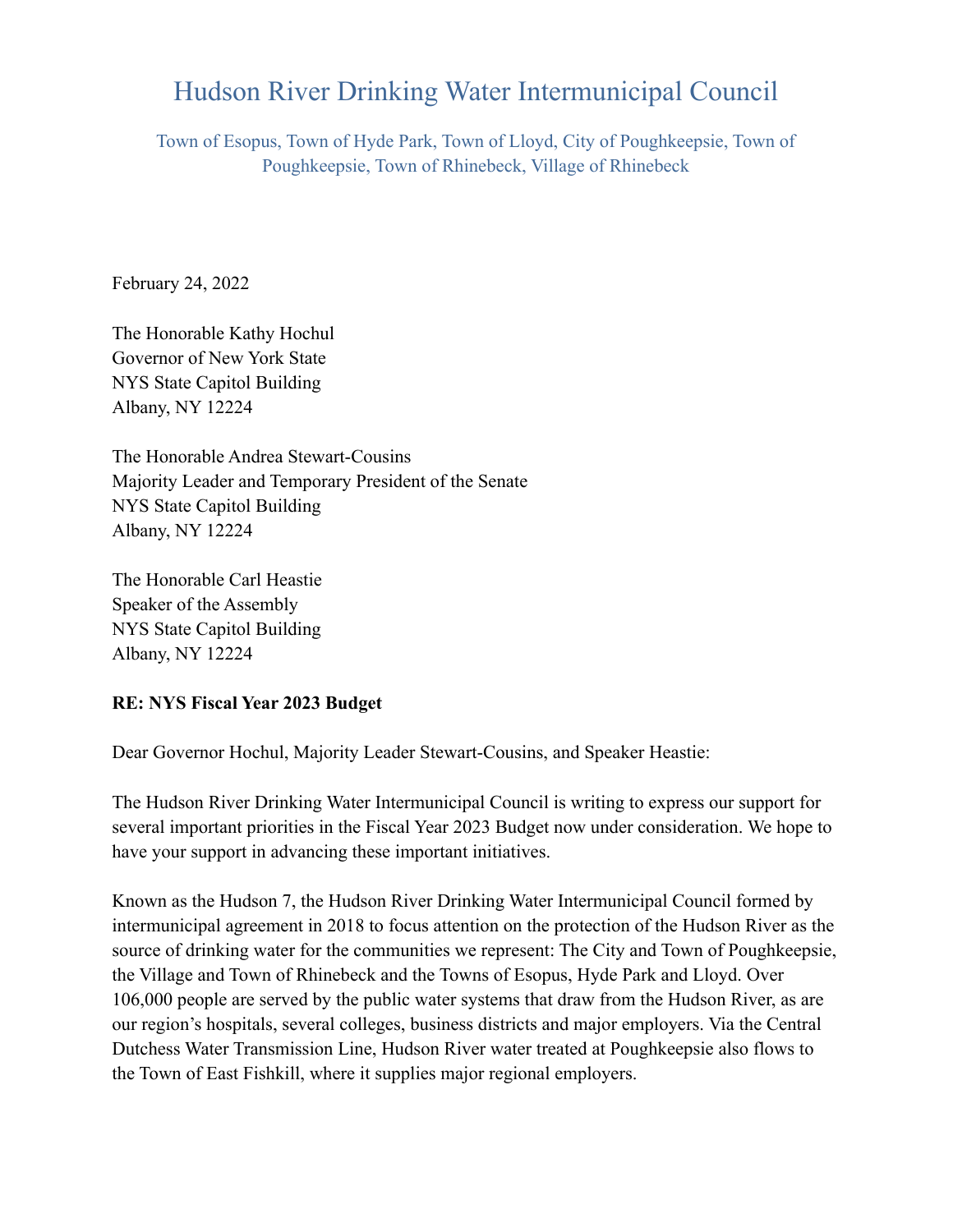# Hudson River Drinking Water Intermunicipal Council

Town of Esopus, Town of Hyde Park, Town of Lloyd, City of Poughkeepsie, Town of Poughkeepsie, Town of Rhinebeck, Village of Rhinebeck

Since our formation in 2018, the Hudson 7 has focused attention on the Hudson River as a critical public health resource for our region. Our efforts have included instigating ongoing coordination with federal and state agencies on spill prevention and response, supporting municipal efforts to upgrade water and wastewater infrastructure, and working with various stakeholders to address water quality concerns associated with New York City's management of its Ashokan Reservoir, the proposed Champlain Hudson Power Express transmission cable, the risk from CSX railroad bridges that are in disrepair, and the cleanup of legacy hazardous wastes including PCBs and manufactured gas-derived coal tar. We are currently working as part of the new Drinking Water Source Protection Program to develop a first-of-its-kind plan to protect our water source.

To support these efforts, we ask that you include these priorities in the FY2023 budget:

### **\$400,000 to model the Hudson River salt front under changing climate conditions and to identify resilient engineering solutions for Hudson 7 drinking water intakes.**

The salt front already has impacted water quality at Poughkeepsie on several occasions, and this salinity from the Atlantic Ocean is anticipated to affect more of our intakes in the future. To adequately prepare, we need to predict future conditions with a robust scientific model (Phase 1), and a pro-active, engineering, action plan (Phase 2) with recommendations to maintain high quality drinking water even if the salt front reaches our intakes, to be developed over a 3.5-year period. The first phase is a two-year study with the U.S. Geological Survey (USGS) estimated to cost \$250,000.

#### **\$8.5 million for the Hudson River Estuary Program.**

This \$2 million increase will help the Program implement important Action Agenda priorities relevant to our efforts, including a first-of-its-kind water quality assessment of the Hudson River Estuary, and continued support of climate adaptation and resilience planning in our communities. We support increasing this important program as part of the proposed increase of the million Environmental Protection Fund to \$400 million.

#### **\$4 billion for the Clean Water, Clean Air and Green Jobs Act**

The environmental bond act would fund several clean water initiatives that are likely to benefit the Hudson River and support our efforts to protect our drinking water quality.